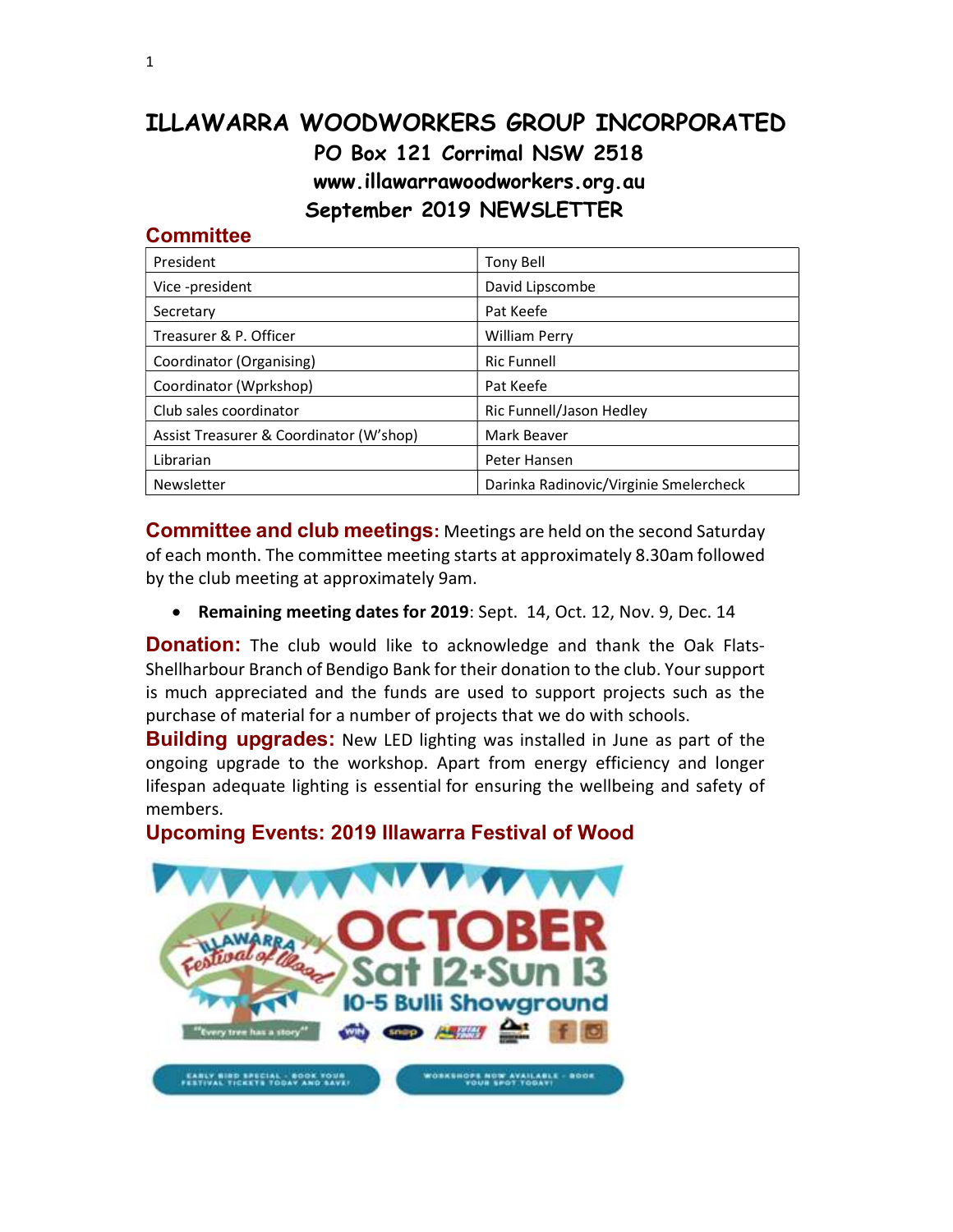Library Displays: Peter Hansen continues to organize the annual monthly display of works by club members. This year displays were held at Wollongong Library and Corrimal Library.

Thanks to Peter and Judith for arranging the display and to all those that contributed items to the displays.



Thankyou: One of the nice things about the club is that there is always someone to help if you're stuck on a project or too nervous to tackle some of the bigger electrical tools.

I would like to take the opportunity to thank the members who over the last few month have helped me make a couple of items including the table number holders for my daughter's wedding. They made a lovely addition to the tables and were appreciated by the bride and groom.



Table number holder: Pyramid shaped with slit for card and spray painted in metallic red.



## Bunnings Father's Day Stall:

Thank you to those that assisted with the Father's Day stall and particularly those members that manned the stall on the day.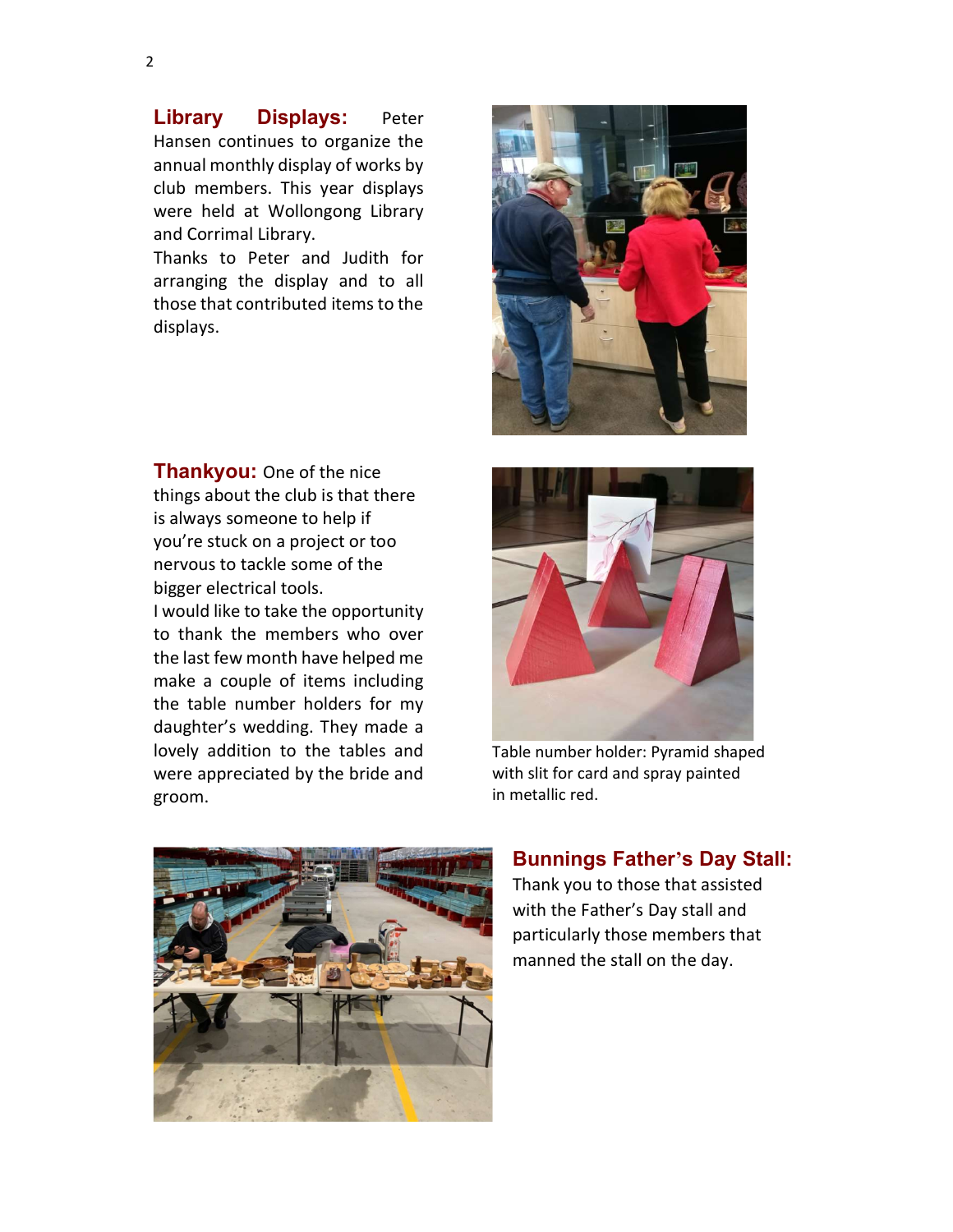Advertiser Times article: Thankyou to Virginie Smelercheck for the article she wrote for the Illawarra Advertiser Lake Times, published on the 21st August 2019. As a result of the article we gained a new member. We'd like to welcome our new member to the group Helen Ktenas.

#### Copy of the article

## OUT OF THE WOODWORK

In Fairy Meadow there is the opportunity every Saturday morning to work with wood.

If you are into wood, come out of the woodwork and join the not-for-profit Illawarra Woodworkers' Group.

This is an inclusive group of likeminded men and women who meet on Saturday mornings (from 8.30am) in a workshop at Fairy Meadow Demonstration School to work on projects.

Our aim is to promote fine craftsmanship and maintain the traditional skills of working with timber.

The workshop is equipped with a large range of tools, from a state-of-the-art table saw, to three bandsaws, three lathes, a drill press and more.

In fact, you do not need any of your own tools at all, as everything is there.

The group will assist new members with using the equipment safely.

They are always looking for new members and it does not matter what skills you have.

If you have the enthusiasm and ideas, there will be someone at the club who can help guide you in a fun and friendly atmosphere.

This not-for-profit organisation relies on sales of woodwork made by members.

The group has also received donations from the Bendigo Bank.

Each Thursday afternoon during the school terms the group is visited by a group of pupils plus their teacher from the Fairy Meadow Demonstration School.

They are given instruction on using hand tools and they get the opportunity to make some wood items such as tool boxes and pencil cases.

Illawarra Woodworkers' Group also makes similar woodwork kits for Para Meadows Public School.

Do you have a wooden piece of furniture or toy that needs repairing?

The group has skilled carpenters who can give you a quote for the repair.